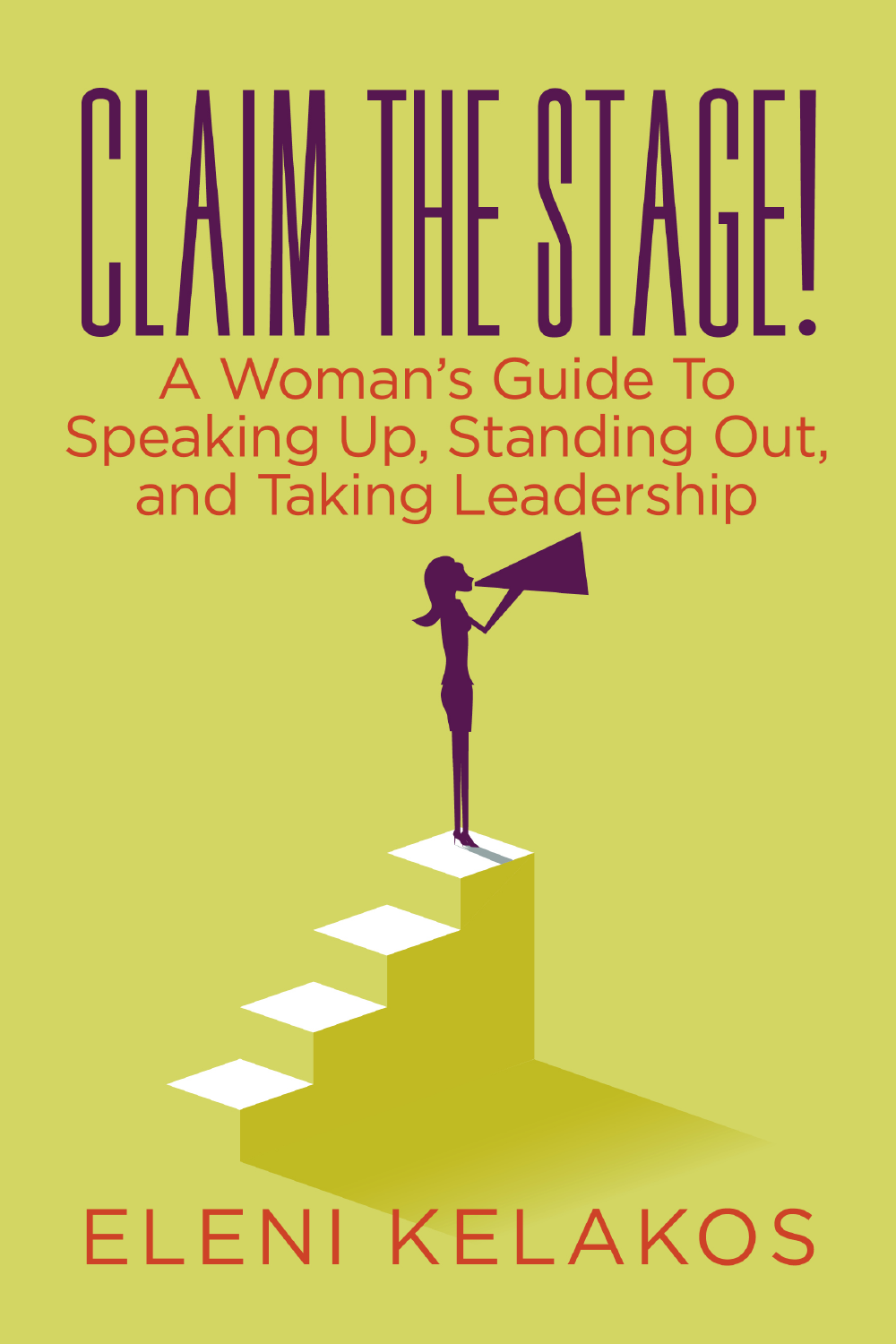© 2021 by Eleni Kelakos All rights reserved. Printed in the United States of America.

No part of this publication may be reproduced or distributed in any form or by any means without the prior permission of the publisher. Requests for permission should be directed to permissions@ indiebooksintl.com, or mailed to Permissions, Indie Books International, 2424 Vista Way, Suite 316, Oceanside, CA 92054.

Neither the publisher nor the author is engaged in rendering legal or other professional services through this book. If expert assistance is required, the services of appropriate professionals should be sought. The publisher and the author shall have neither liability nor responsibility to any person or entity with respect to any loss or damage caused directly or indirectly by the information in this publication.

Claim the Stage is a registered trademark of The Eleni Group. R & R & R is a pending trademark of The Eleni Group.

ISBN-13: 978-1-952233-70-8 Library of Congress Control Number: 2021915788

Designed by Joni McPherson, mcphersongraphics.com

INDIE BOOKS INTERNATIONAL, INC® 2424 VISTA WAY, SUITE 316 OCEANSIDE, CA 92054

www.indiebooksintl.com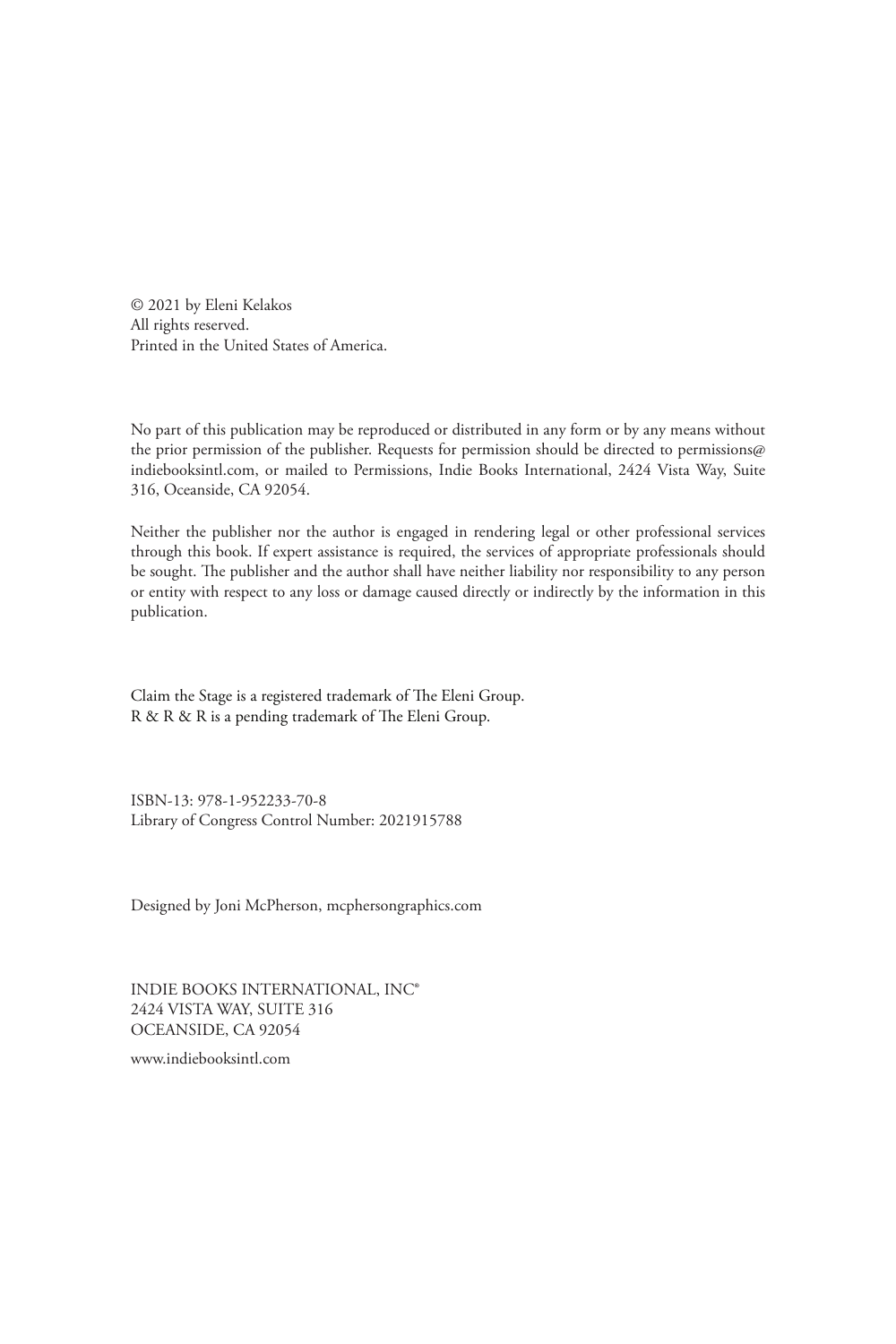#### [  $\left[\right.$  CONTENTS $\left.\right]$

| 1.              |                                                   |
|-----------------|---------------------------------------------------|
| 2.              | The Seven Phases Of The Claim The Stage Cycle. 15 |
| 3.              |                                                   |
| 4.              |                                                   |
| 5.              |                                                   |
| 6.              |                                                   |
| 7.              |                                                   |
| 8.              |                                                   |
| 9.              |                                                   |
|                 | 10. Use Your Words To Change Your World 137       |
| <b>APPENDIX</b> |                                                   |
|                 |                                                   |
| B.              |                                                   |
|                 | C. Suggested Reading List 149                     |
|                 | D. Acknowledgments151                             |
| E.              | About The Author155                               |
| F.              |                                                   |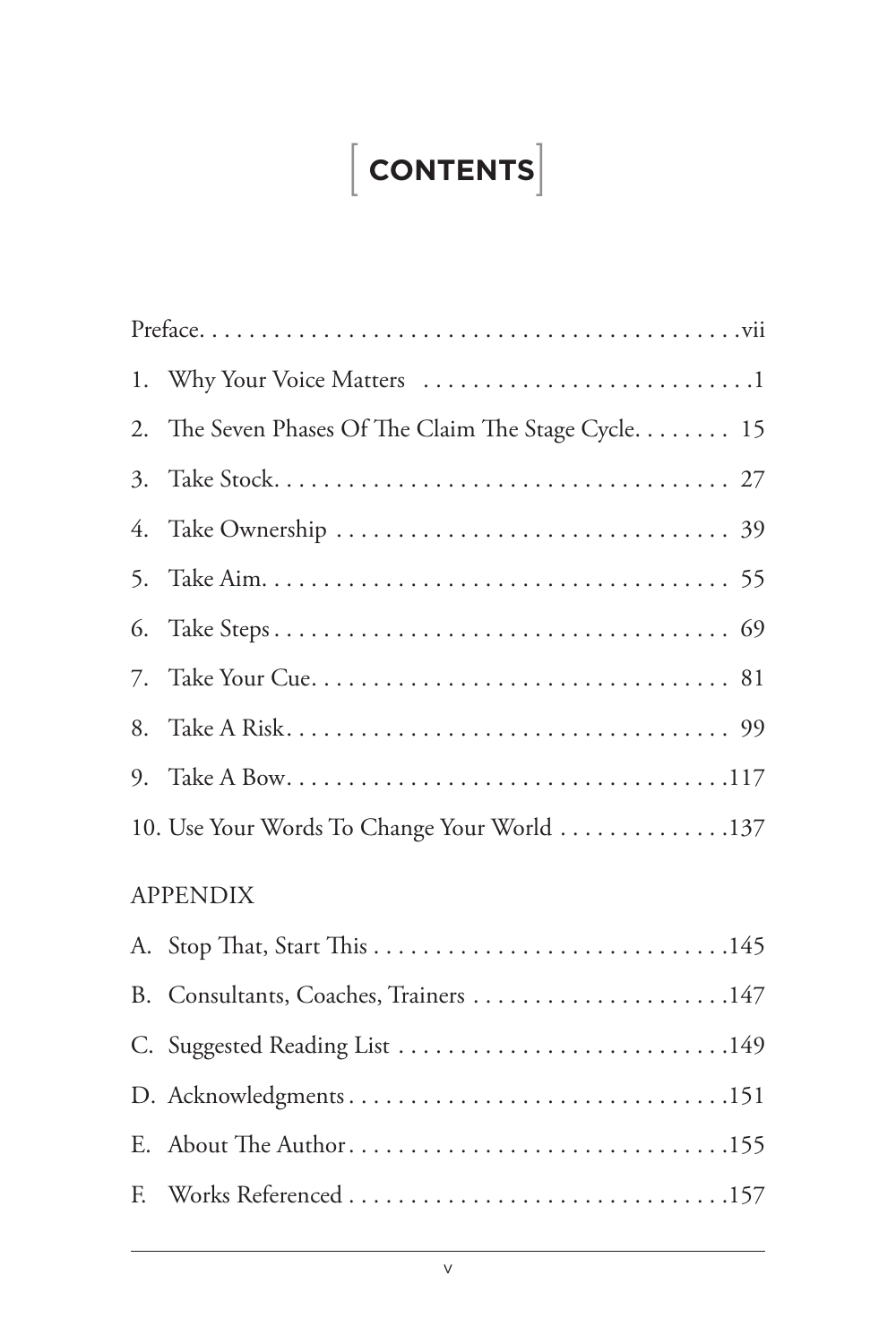#### [  **CHAPTER 1** ]

### Why Your Voice Matters

*I have come to believe, over and over again, that what is most important to me must be spoken, made verbal, or shared, even at the risk of having it bruised and misunderstood.*

—Audre Lorde, American poet (1934-1992)

The scene of my humiliation occurred in a chic boutique in Tel Aviv, Israel, where I was living because of my dad's job as an American Foreign Service Officer. I was thirteen years old.

My mother, Theresa, had amassed a pile of awesome back-to-school clothes for me and deposited them at the checkout counter. The young woman at the cash register was sullen and silent as she rang up our order and stuffed the clothes into a bag.

My mother, five feet, eight and a half inches tall in her stocking feet, pulled back her shoulders and snatched the bag with a flourish. Her eyes flashed in a way I knew meant trouble.

"You have given me terrible service," she said, in a sharp, steely voice that echoed throughout the crowded store. "You didn't greet me, you didn't thank me, and you didn't look at me. But you were perfectly willing to take my money. You were downright rude. If this is how you treat your customers, you have lost my business."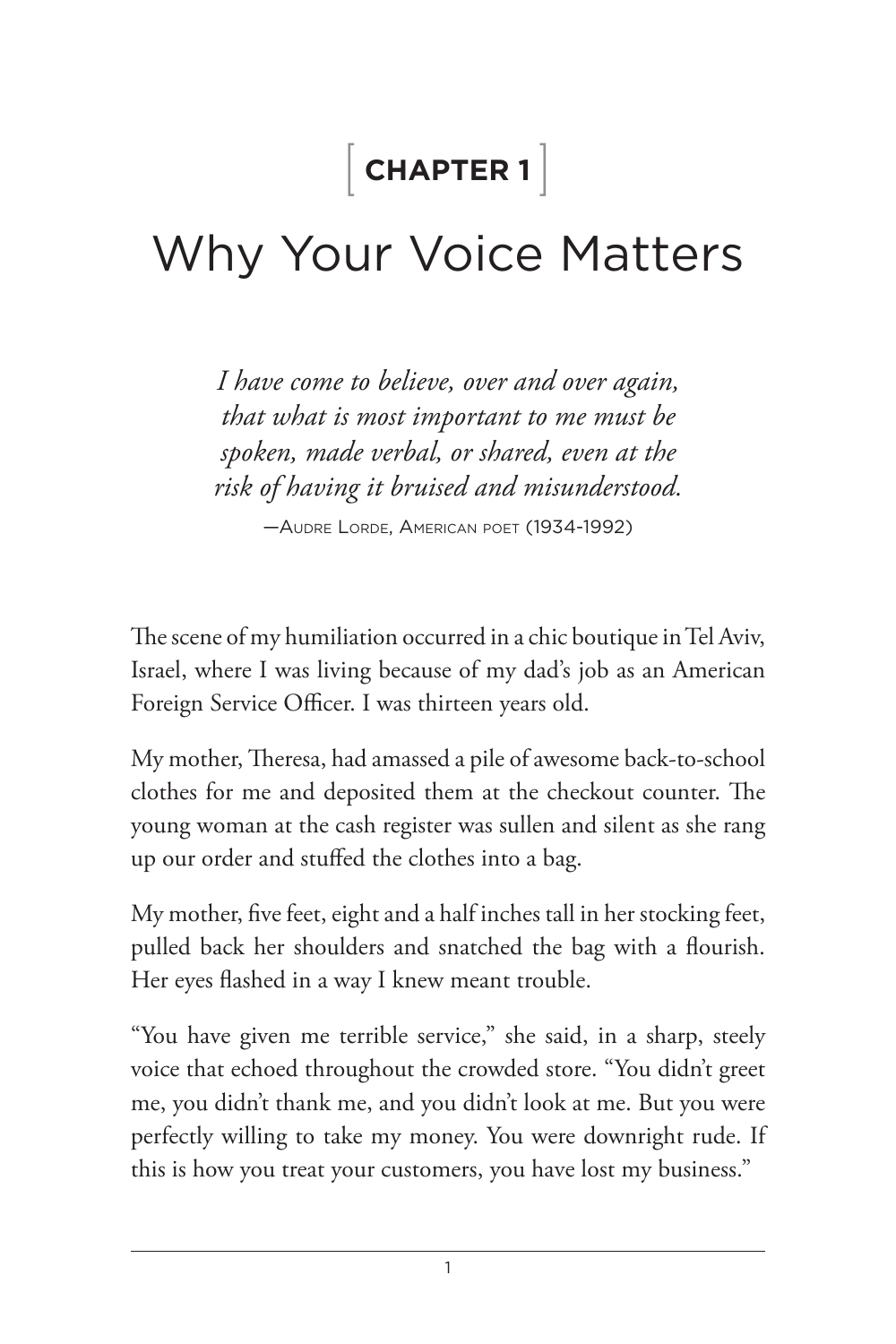My mother grabbed my hand and pulled me with her out the boutique door. "Sometimes," she said, "you just have to say something. Do you understand what I mean?"

Still engulfed in my fog of humiliation, I gave a noncommittal shrug. Because the truth was, I didn't understand at all. Why couldn't my mother have just paid for the clothing, taken the shopping bag, and left without making such a fuss in such a public place? I just didn't get it.

Nine years passed.

Newly graduated from college, I was visiting Los Angeles, contemplating whether to move to Hollywood to pursue a career as an actress. A supposedly well-meaning relative introduced me to a colleague I'll call Dick, who had high-level contacts in the entertainment industry.

Perching uncomfortably on a spindly chair in an airy, plant-filled, Beverly Hills living room, I listened in discomfort as my relative and his very slimy pal regaled me with stories about how they had gamed the entertainment industry to make their "fortunes," and how they had slept with many well-connected women to gain more visibility.

They thought they were impressing me. Dick, who was old enough to be my father, looked me up and down like I was a choice piece of sirloin. He then leaned forward conspiratorially and said: "I have lots of contacts in the music and film world who can help you get where you want to go a whole lot faster. You've just got to be very friendly to them, if you know what I mean. So, here's my question: If I put my reputation on the line and introduce you to them, how willing are you going to be to do whatever it takes in the name of growing your career?"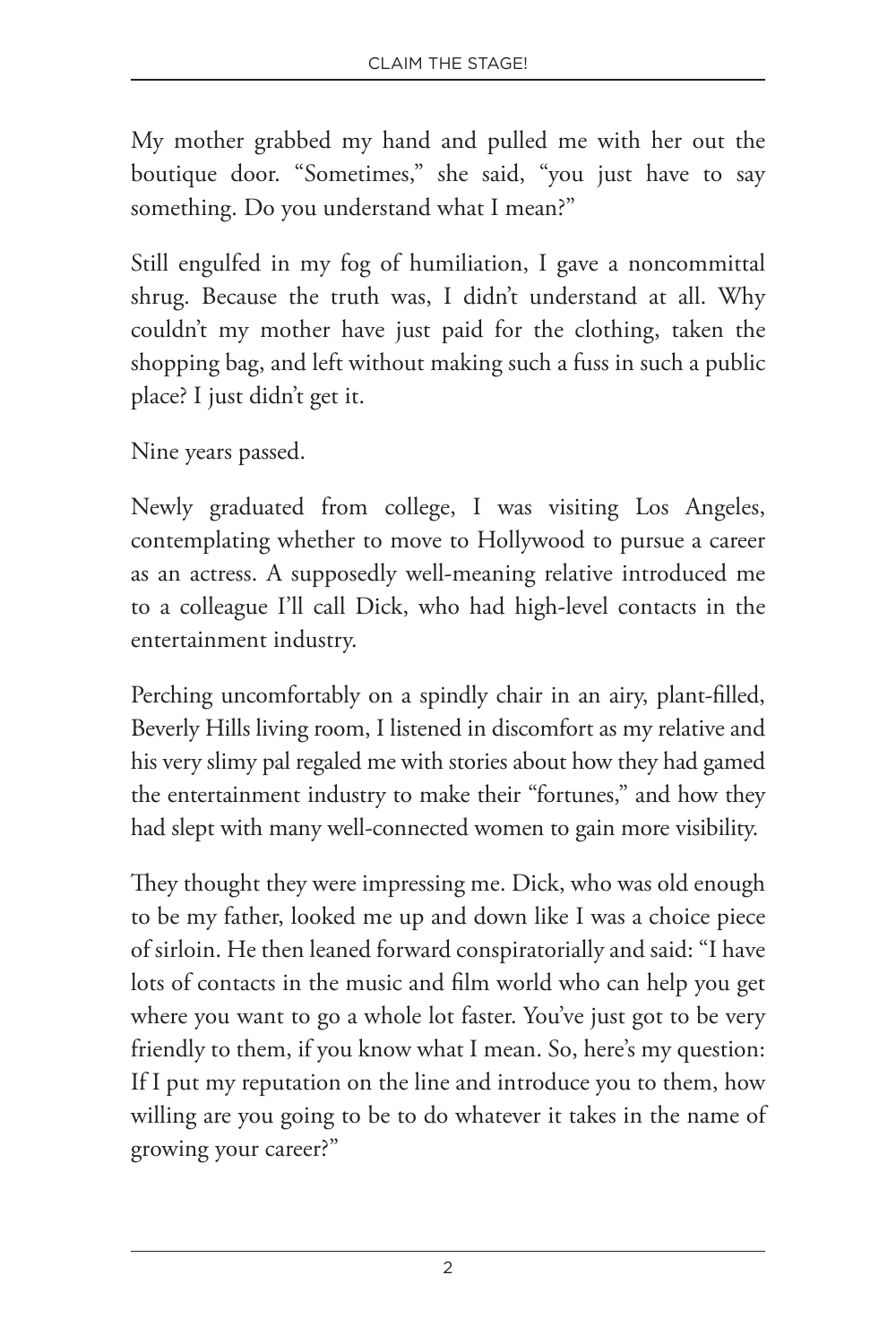"Yeah," my relative chimed in, "What would you be willing to *do*?"

Both Dick and my relative looked expectantly at me, smiles wide.

With flaming cheeks and a pounding heart, I lifted myself off my chair and I raised myself to my full height of six feet. Squaring my shoulders, I looked down at the two men.

"Well, I'll tell you what I'm *not* willing to do," I said, in a growly voice I didn't know I had. "I'm not willing to randomly sleep with somebody in the hopes of advancing my career. And if that hurts my career, I don't give a damn. And shame on you for even asking me."

Their mouths clamped shut, and I sat back down among the palm fronds. I was so done with these guys.

And in that moment, I finally got why my mother spoke her piece to that cashier years before*: Sometimes you just have to say something*. And when you do, danged if it doesn't feel good.

#### *Sometimes you just have to say something*.

Whether it's delivering a critical sales pitch, expressing your value in a job interview, crushing a keynote speech at an industry event, holding a healthy boundary when you're in a difficult conversation, or speaking up in a meeting dominated by interrupters, *sometimes you just have to say something.* Because what you know, what you think, and what you have to say matters. And your voice deserves to be heard.

As a professional presence and presentation coach, trainer, and speaker, I've been on a mission for almost two decades to help people, and women in particular, find the words (and the courage) to say what they need to say when they *just have to say something.*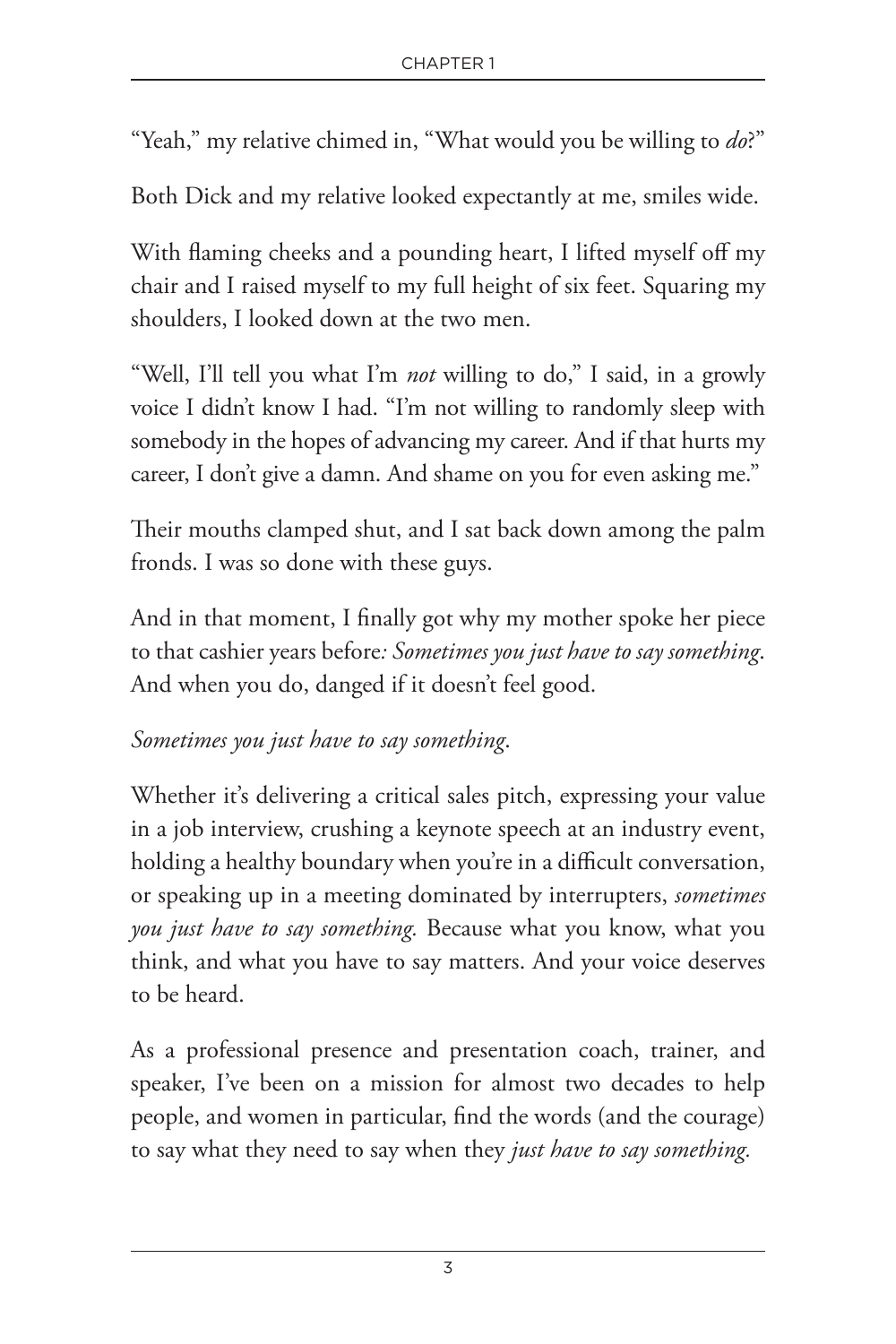This book is an extension of that mission. It's my hope that my words will encourage women to use their words to make the difference they were born to make.

#### You Have A Voice

Whether it is quiet, loud, squeaky, commanding, or hesitant, you have a voice.

A voice you use to speak, to shout, to whisper.

A voice that reflects and relays your passions, your perspective, your skill sets, your talents, and your wisdom.

You have a voice. You may still be defining it, strengthening it, or claiming it, but oh, boy, do you ever have a voice!

You also have a choice: The choice to keep your voice (and thus the deliciousness, the power, the potency of your wisdom and perspective) to yourself, or to share it with the world around you.

What are you choosing to do?

Since you were led to read this book, I'm going to guess you're leaning toward the choice of sharing your voice. Which is great. But you know what's even better than leaning in? Diving in. Stepping in with both feet. Flinging your arms wide, opening your mouth even wider, and jumping in willy-nilly, hell-bent on using your voice to make your difference.

If it sounds like I'm pushing you to share your voice, you are dead right. I've written this book to nudge, prod, and shamelessly cajole you into making the choice to share your voice instead of keeping all your goodies to yourself. Why? Because if you don't express your voice, no one will hear it, and the unique wisdom, viewpoint, and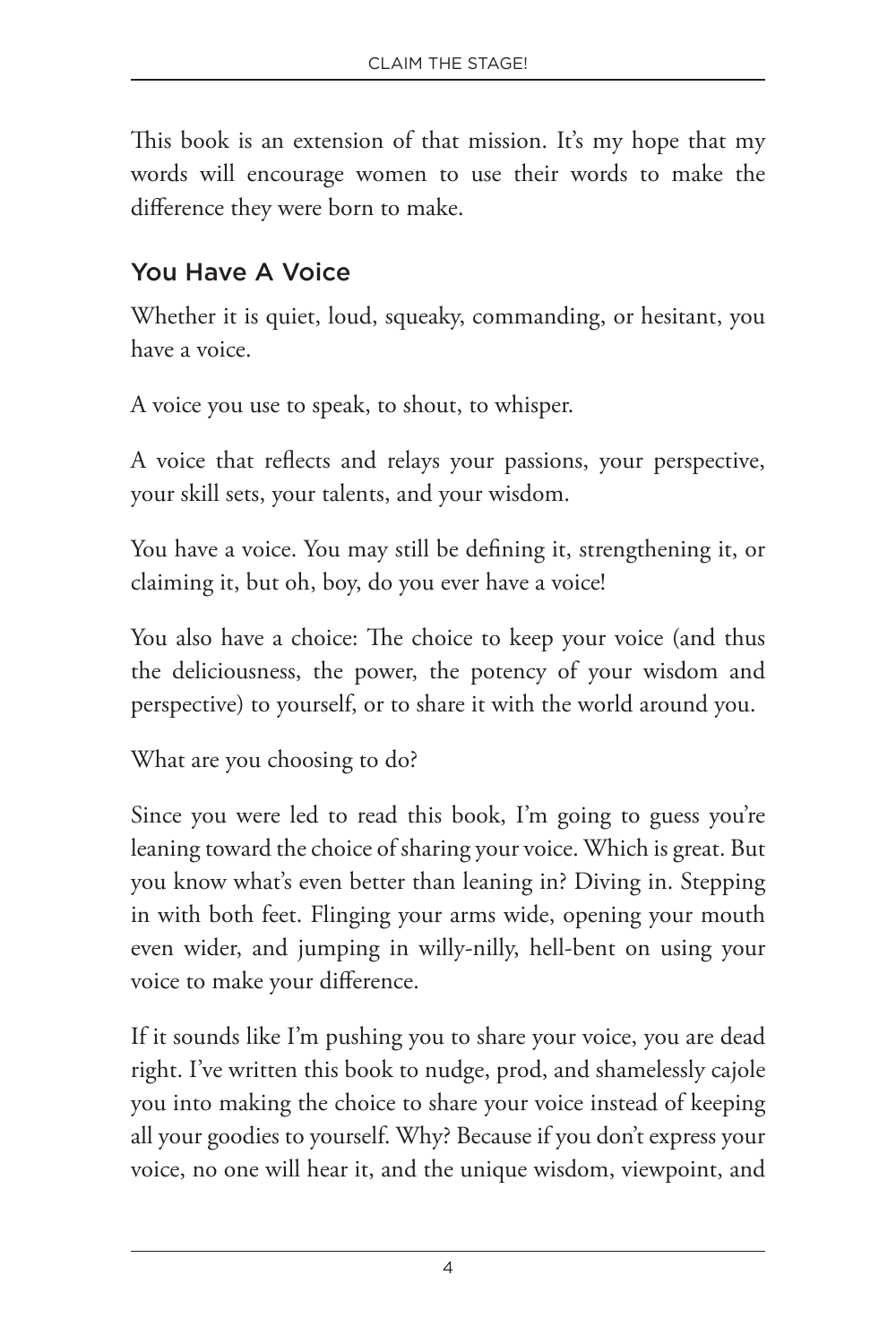contributions only you can offer will be lost to the world, which considering the chaotic state of the world we live in—would be more than a crying shame: It would be an unmitigated disaster.

The fact is our battered, beleaguered world needs everything you are and everything you have to offer. It needs your distinctly female wisdom, perspective, and light. It needs you to raise your voice to levels that literally and figuratively can be heard (and not ignored) on stages large and small, in corporate boardrooms, and in the hallowed halls where the political decisions that shape our lives are made.

The way I see it, too many women have been lurking in the wings for far too long. It's time to fling off our cloaks of invisibility, step boldly into the spotlight, and claim the stage.

#### A Working Definition Of Claim The Stage

In my career I have been on stage as a working actor in New York and regional theater, in Hollywood film and television, and performing as an award-winning singer/songwriter. I have shared the stage with notables such as James Earl Jones, Mariel Hemingway, and Keanu Reeves.

For the past twenty years as a presentation coach my passion has been to help women claim the stage.

So, what exactly is meant by claim the stage?

To claim the stage means *to step fully, vigorously, intentionally, and wholeheartedly into the spotlight in order to share your gifts, wisdom, and perspective with others.* It means laying claim to your implicit right to be in the spotlight and bring your talents to bear in the moment at hand.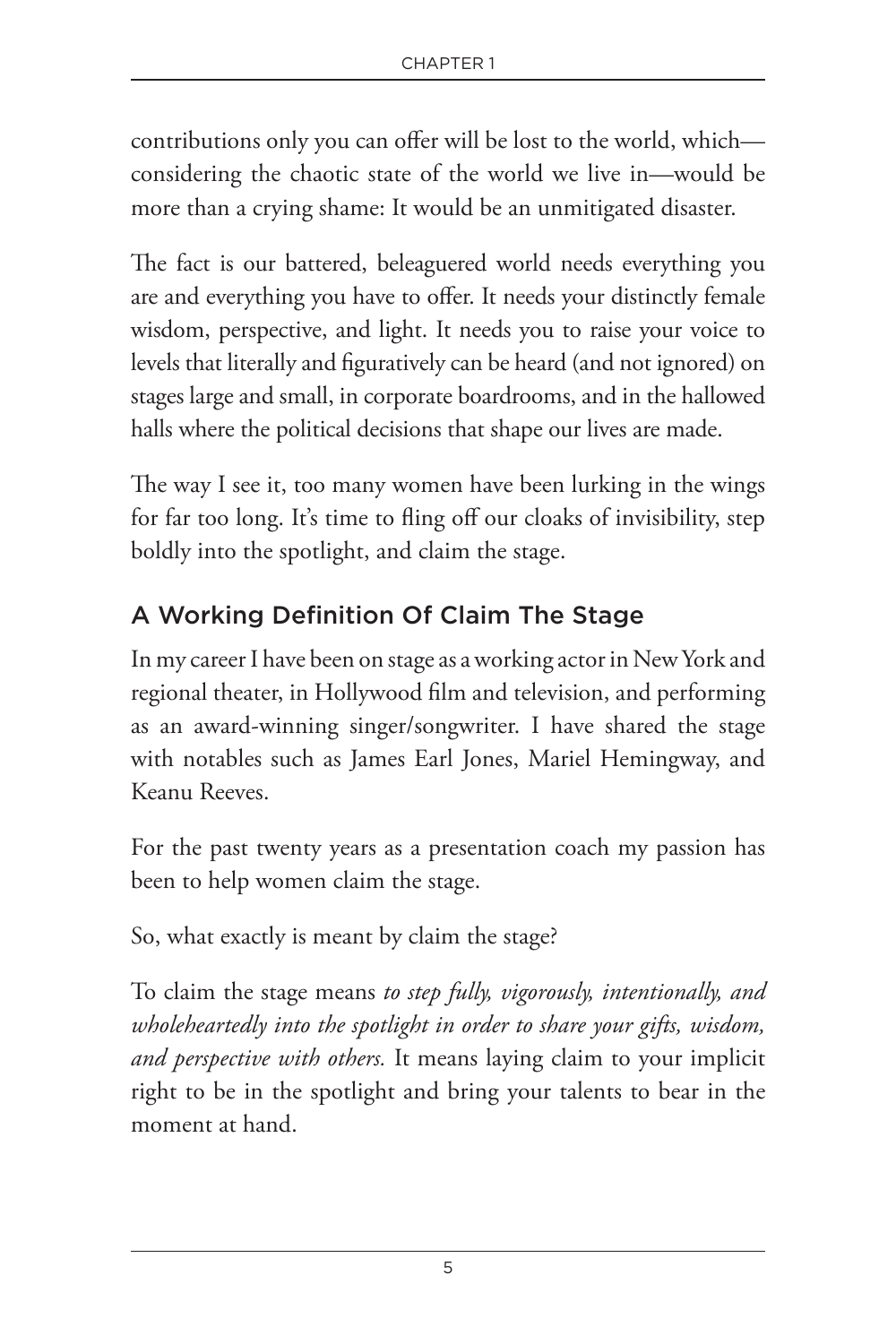Actors, musicians, athletes, speakers, and politicians all claim the stage (or the arena, or the playing field) in one way or another. So do executives, business leaders, and any person who wants to share what they know and be of influence with an audience of one or many.

For the professional women I coach and train, claiming the stage can take many forms, including:

- Finding the courage to speak up and be heard more frequently and confidently in critical meetings.
- Giving an effective and impactful keynote speech at a prestigious conference.
- Asking for a raise or promotion, or interviewing for a new position, without backing off or downplaying their experience and worth.

While it's important to define what claiming the stage *is*, it's equally important to define what it *isn't*: playing small and hiding from opportunities to step up, speak up, and show up when your voice and your perspective could make a difference.

#### Women: Hardwired For Nurturing, Not Leadership

That said, many contend it is only natural that women take a secondary position when it comes to claiming the stage. They believe that women's voices are best used to exhort others into action and leadership, and that a woman's place is in the wings, supporting others in the spotlight. They point out that women are valued and encouraged for their contributions as important members of the team, rather than leaders of the team. Their thinking is like this: You don't need to be a Supreme Court justice, you can just clerk for one.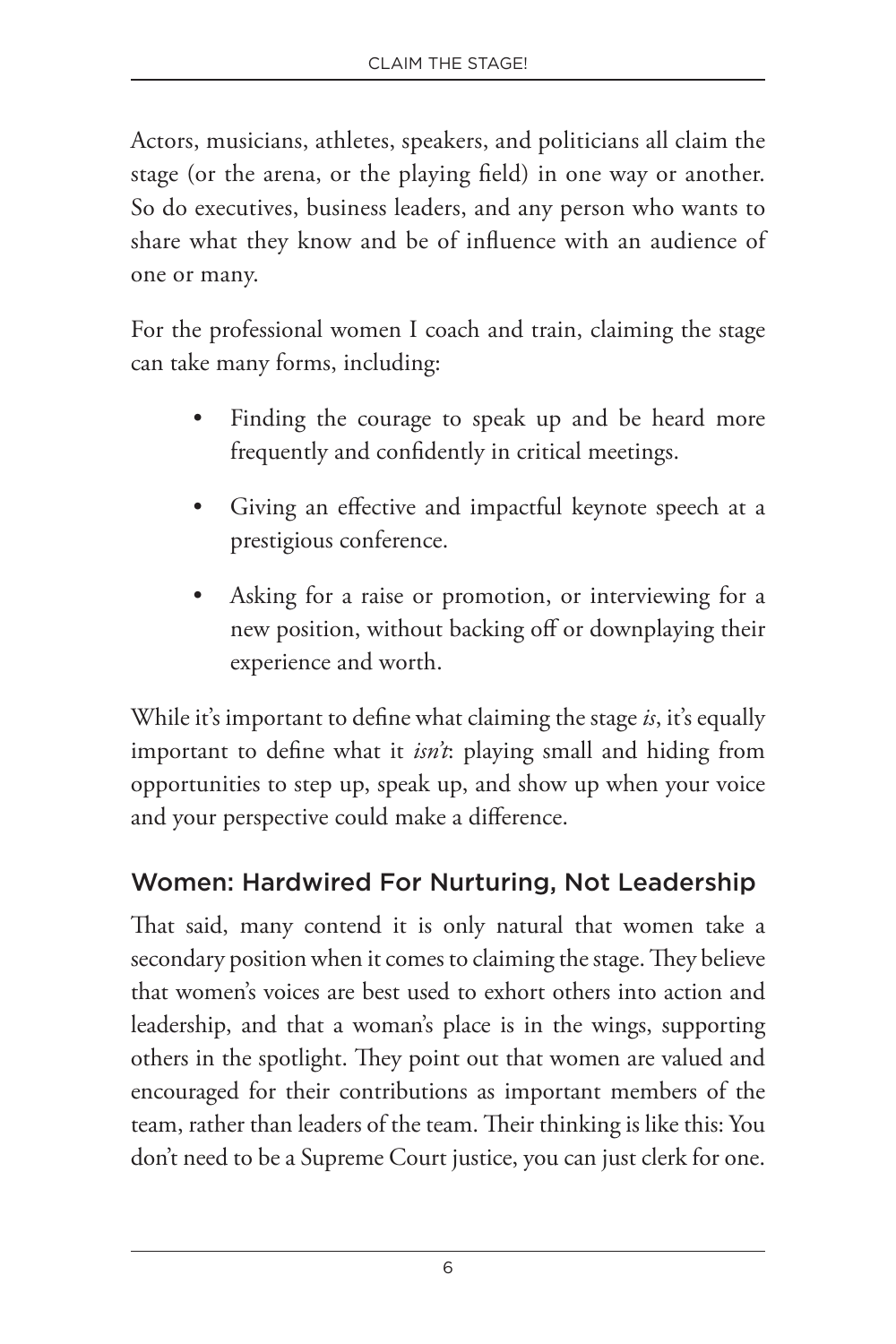When I reflect on this perspective, I think of my mother, Theresa. Though Ma was a gifted visual artist, she treated her art as a hobby. Instead, she focused primarily on her role as the wife of a career foreign service officer (my father, Michael). When I was growing up it was clear to me that, as my Dad's job moved us from Washington D.C. to Paris, Rome, and Israel, my mother had a job too: Helping my dad look good in his important career as a diplomat on the world stage.

Lovely, charming, the consummate hostess and conversationalist, Ma organized cocktail parties and dinners with VIPs, fretted over seating charts, and methodically helped Daddy prepare for those parties by quizzing him on the names of the wives and children of the men who would be attending these parties. Dressed to the nines, she dutifully went out on the town on my father's arm to swanky diplomatic events, always his champion.

As a child, I remember finding a book in her bedside drawer (okay, I was snooping) called something like *The Foreign Service Wife*, issued by the United States State Department and chock-full of tips and tools to help women like my mother understand social protocol as the partner of a professional diplomat. The book emphasized the importance of my mother's presence in my father's public life as his helpmate and advocate. At the time (the 1960s) it was tacitly understood that a capable, charming woman could greatly enhance a foreign service officer's career and even help positively affect the reputation of the United States of America.

In an article by the American Foreign Service Association called "Partners in the Foreign Service: Foreign Service Wives a Century Ago," a longtime diplomat named Willard Baulac is quoted as saying, "I know of no field in which a wife can be more helpful."<sup>1</sup> My mother was certainly helpful, nurturing important business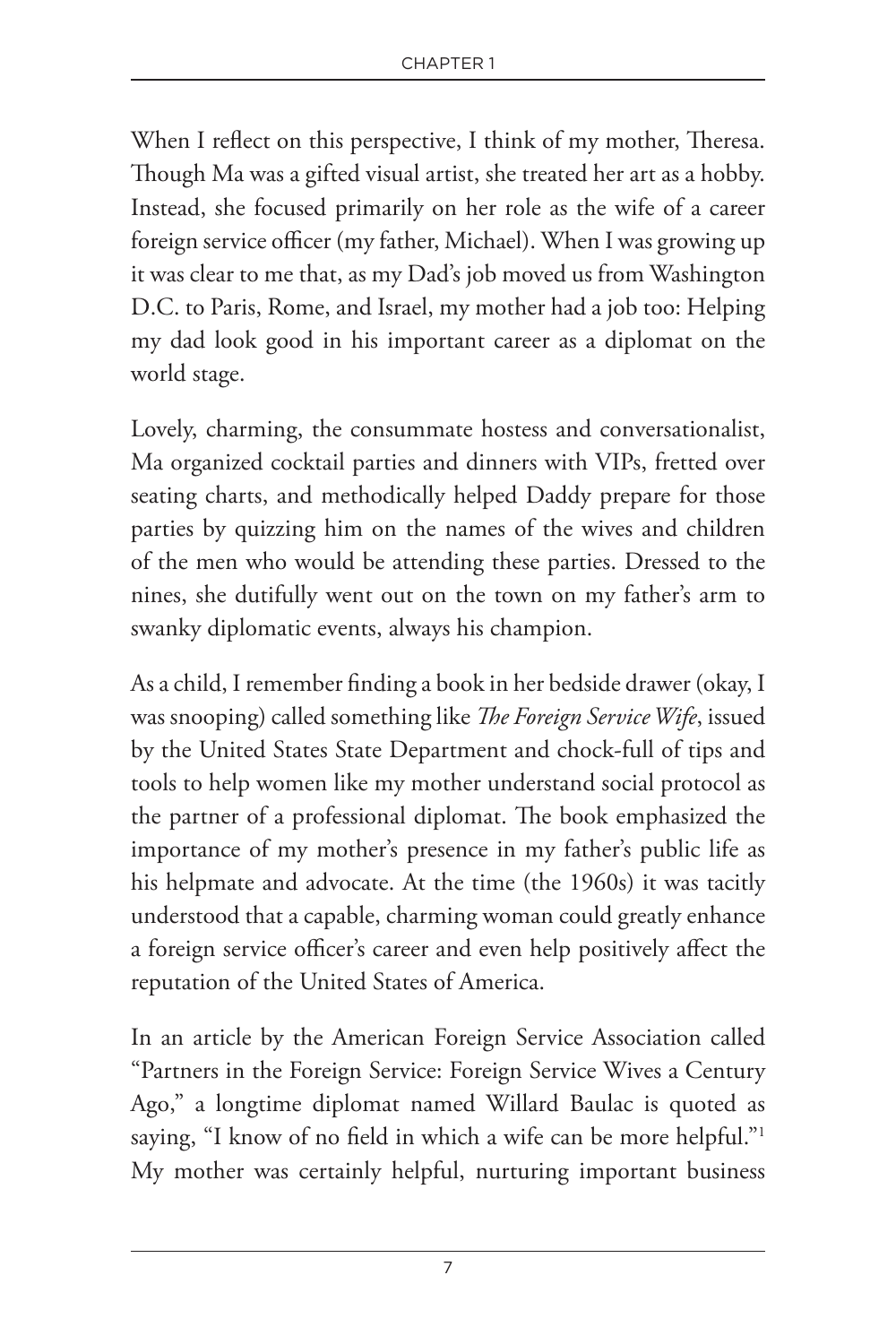relationships that supported my father's work through her efforts as a charming, capable hostess.

Many say it's common knowledge that women's brains are hardwired to nurture and be the "person behind the person," as my mother so ably was. They explain it like this: In prehistoric times, when Joe and Josie Caveman were alive, they each had very-well-defined societal roles commensurate with their gender roles and supported by their developing brains.<sup>2</sup>

Joe Caveman, who was bigger and stronger (and, no doubt, hairier) focused on hunting and providing food and protection for Josie and the kids. His brain helped him in these tasks by boasting superior spatial skills and higher levels of testosterone, which could account for a higher level of competitiveness and confidence. Josie's job, on the other hand, was to hang around the cave and keep the kids healthy, fed, and alive.

To do that, she had to nurture functional relationships within her family and her cave community. Helping her in her mission to create those strong relational bonds were the "language centers" of her brain, built from the get-go to be stronger in girls than boys and determined to be 30 percent larger than in a man's brain. Nurturing her relationship with Joe was especially important. Because if Joe abandoned her, it would mean no more mastodon meat, and potential starvation for Josie and her children. Essentially, Joe and Josie Caveman's brains developed in ways that strengthened and supported their individual roles as both providers (aka leaders in the outside world) and nurturers (aka cave-bound supporters of leaders).

Eons later, these hardwired differences in men's and women's brains continue to influence the way they operate in the world. Which is why many people continue to believe that women's place is to nurture and be in positions of strong support, while men's place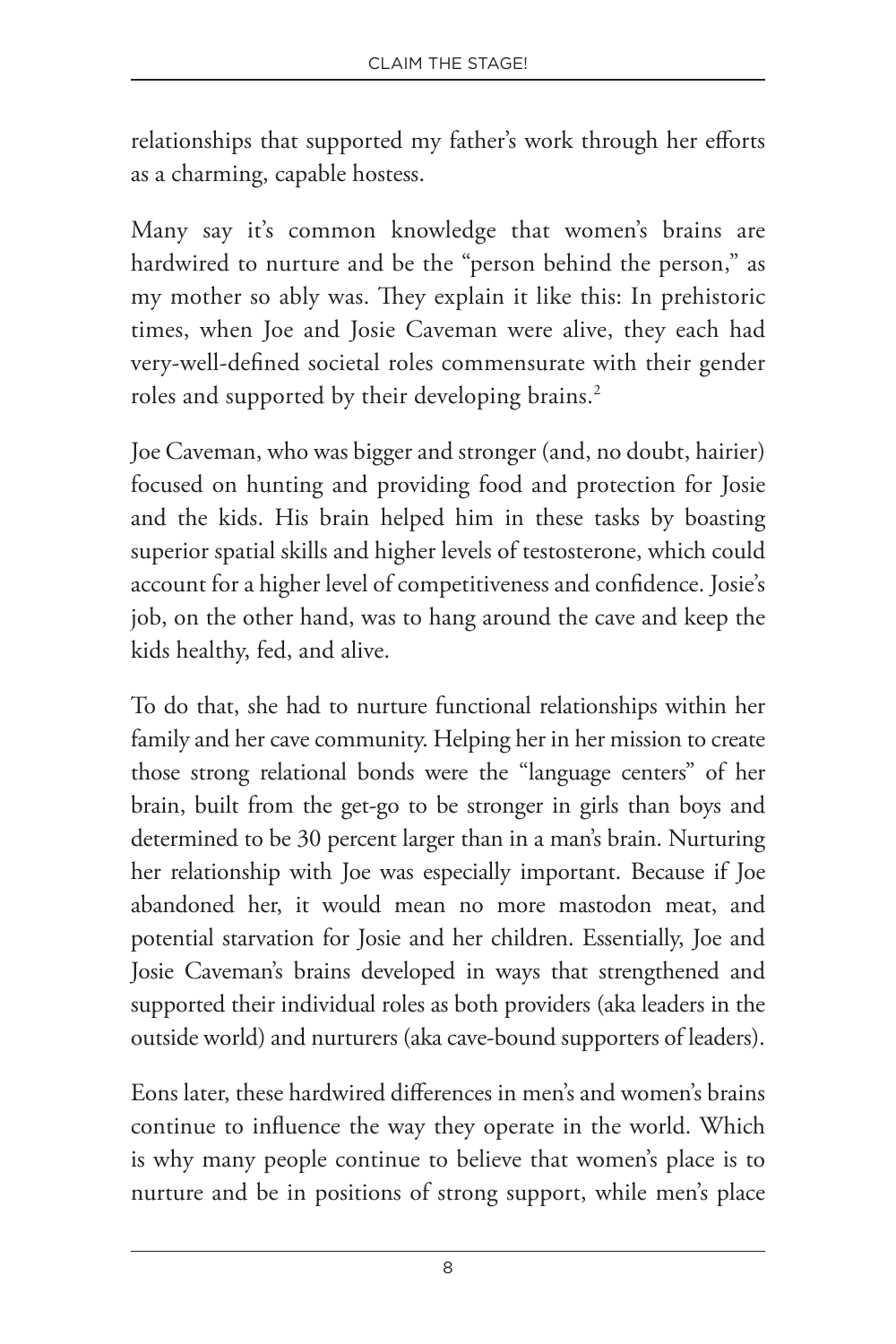is to step into the spotlight and lead. As a supporter of President Trump expressed during the 2020 United States presidential election when asked about the possibility of a woman leading the country, "When I think of president, I think of a man."

#### Hold On A Sec: It's Not Just Nature. It's Nurture, Too.

The people who point to research suggesting that women's brains are simply hardwired to nurture are forgetting an important factor: socialization. Explicitly or implicitly, women have been socialized into believing that, to use a baseball metaphor, their place is in the stands rooting for the players, not on the field pitching the ball. The concept that a women's place is in the cave, or home, as it were (as opposed to the House of Representatives or the Senate), has been neatly served up over the centuries in literature and other forms too numerous to count.

It shows up in writing, for example, as early as the seventh century B.C. in Homer's *Odysseus*, the epic tale of the trials and tribulations its hero, King Odysseus, experienced trying to get home to his wife, Penelope, and son, Telemachus, after the Trojan War. When Penelope attempts to tell her son to stop his musician pals from playing a tune she finds depressing, Telemachus tells his mom to "go back up into your quarters, and take up your own work, the loom and the distaff… speech will be the business of men." As Mary Beard, bestselling author and professor of classics at the University of Cambridge, writes in her book *Women and Power: A Manifesto*, this passage from Odysseus is the "…first recorded example of a man telling a woman to 'shut up'" and to refrain from sharing her voice in public.<sup>3</sup>

More early written evidence of the notion that a woman's place is not in the public sphere can be found in the 467 B.C. play *Seven*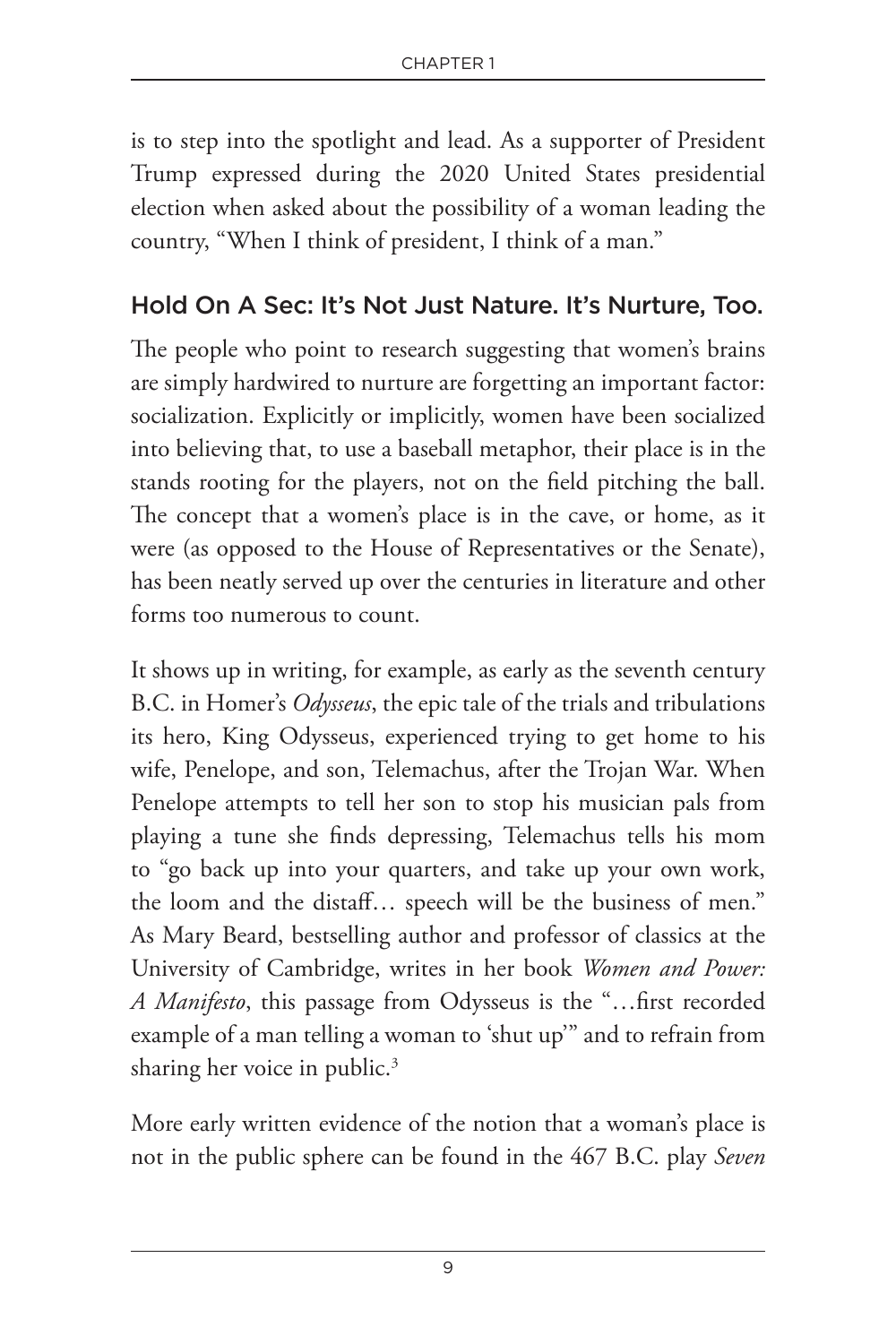*Against Thebes* by the Greek dramatist Aeschylus. "Let women stay at home and hold their peace," he wrote.

Furthering women's tendency to shut up, play small, and stay hidden in the shadows are the injunctions they've grown up with that keep them feeling uncomfortable about or unworthy of standing out and speaking up. Many women—especially those born before the 1970s, when the women's rights movement came into roaring existence—grew up with fathers who worked and mothers who kept house and raised the children, underscoring the belief that men are leaders and women are followers.

Everywhere women turned, they were informed that their strength lay in being keepers of the emotional and relational flame. "Behind every great man is a great woman," went a much-quoted proverb. (It has since, by the way, been updated to read "Behind every great man is a great woman rolling her eyes.")

Now, I certainly don't want to diminish the incredible contribution to society that women have made, and continue to make, by harnessing their hardwiring and socialization to nurture others. There is, after all, a reason why male professional football players often wave into the camera and say, "Hi, Mom!" when interviewed after the game. But I do believe that it would be downright ridiculous (not to mention a notion as antiquated as the requirement that women only wear dresses and skirts) to think we are not capable of much beyond holding families together or championing a partner's rise to success. Evidence abounds pointing to the reality that more women than ever are showing up, speaking up, and stepping up in the greater world in positions of influence.

In many respects, we are in a golden age of women, an era where women have more opportunities than ever to share their voice,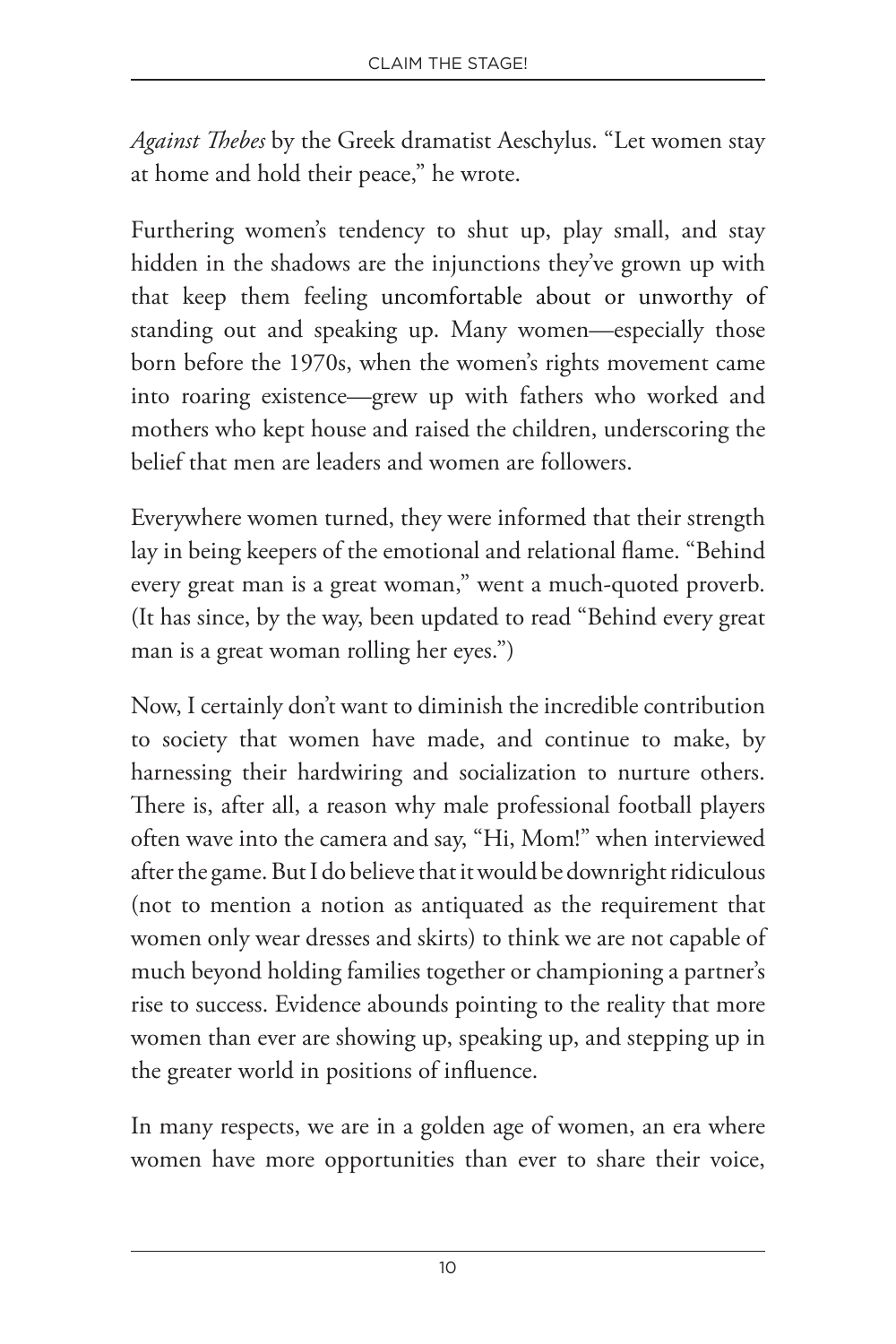own their power, and make their difference in the public sphere, should they so choose.

#### Women Are Claiming Their Power And Claiming The Stage

There is no denying that more women than ever are sharing their words and wisdom in places that have not always been welcoming to them. All you have to do is look around your community, and the greater world, to find evidence of women's determination to be seen, heard, and celebrated.

For example, in the United States more women than ever are starting businesses of their own. A 2019 State of Women-Owned Businesses Report commissioned by American Express determined that the number of women-owned businesses increased 21 percent from 2015 to 2019, while all businesses increased only 9 percent. Furthermore, total employment by women-owned businesses rose 8 percent, while for all other businesses the increase was only 1.8 percent.<sup>4</sup>

#### Women Have The Potential And The Ability. But What About The Confidence?

The women who approach me for leadership or public speaking coaching don't suffer from a lack of talent, potential, and ability far from it. And they don't suffer from a lack of desire to be seen, heard, and respected. What they suffer from is a frustrating, sometimes crippling lack of confidence around their ability, or even their right, to step into the spotlight and into greater leadership.

It was this issue of confidence (or lack of it) expressed by so many of the women I work with that catalyzed this book. I really wanted to understand why it was that in our initial conversation so many women expressed a variant of the statement, "I want to become more confident." And I wanted to know how lack of confidence (or greater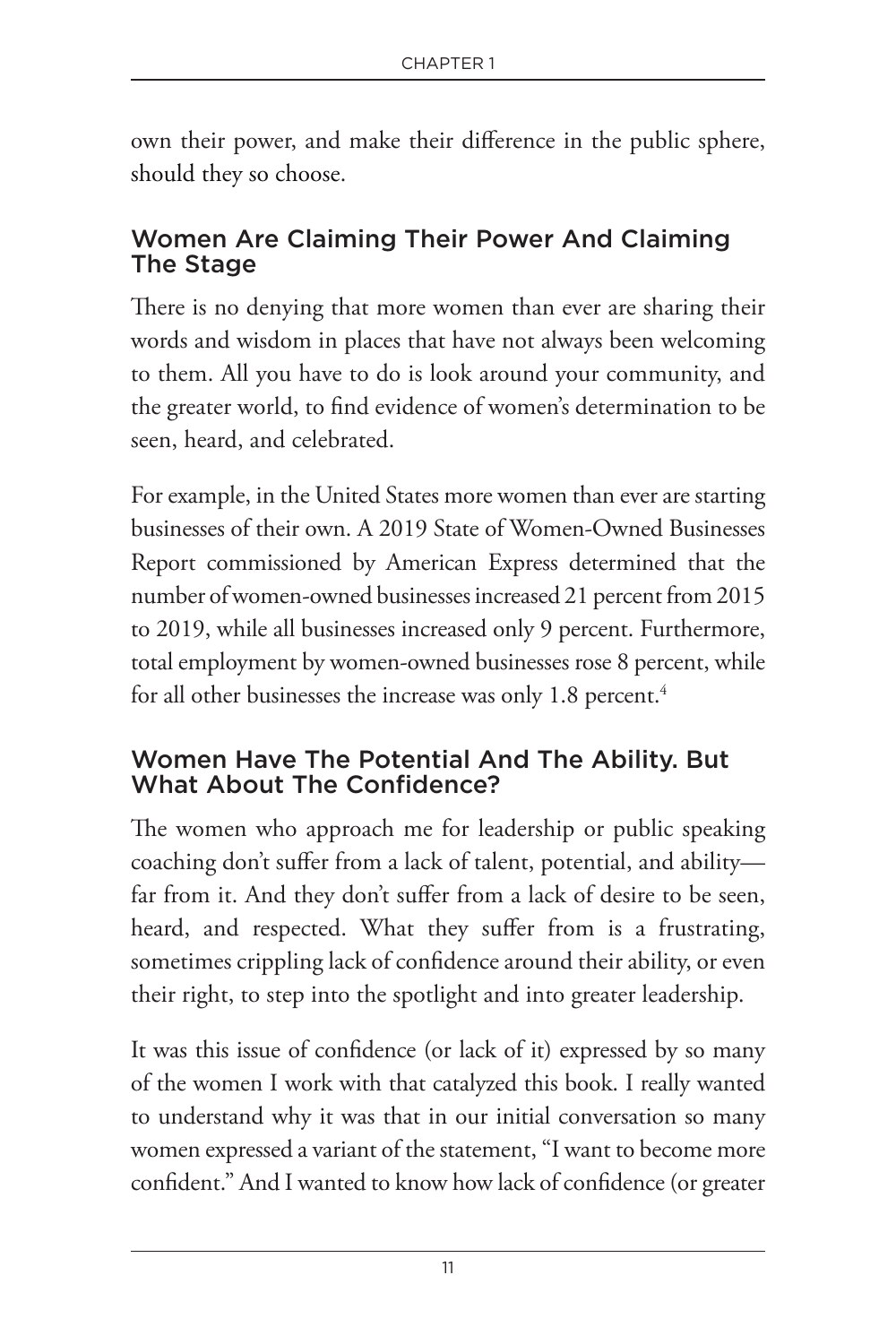confidence) might affect their leadership presence and ability to effectively manage spotlight moments such as presentations, difficult conversations, and job interviews.

As suggested by my proprietary research (two surveys completed by over one hundred professional women, further details of which you can find in my *Claim the Stage! Workbook*), women often express frustration at their inability to compete with the men in their organizations, and the inherent advantages (and sense of confidence) their male counterparts seemed to enjoy. As one African American woman I coached expressed to me, "I wish I could wake up every morning and feel as capable and entitled to success as the most mediocre white man must feel every day of his life."

In my work, confidence, leadership presence, and presentation skills are all interconnected. *Practice builds confidence, confidence builds presence, and presence is power*. If you want to shine in a spotlight moment, you need to be able to build up your confidence, which will build up your presence, which will build up your ability to claim the stage. Because the more willing and able you are to bring yourself fully to a moment where people are watching and the stakes are high, the more you can be of influence.

The more people you can reach with your words, the more influence you can have. To that end, I make my coaching clients raise their right hand and swear that they will say yes to as many public speaking engagements as possible. I figure that the more women step onto the speaking platform and share their knowledge and perspective, the more accustomed audiences will become to seeing and hearing women speakers. And by that I also mean literally becoming accustomed to the sound and tone of women's voices (which are typically higher in pitch than men, and often pejoratively defined as shrill and deemed somehow less authoritative).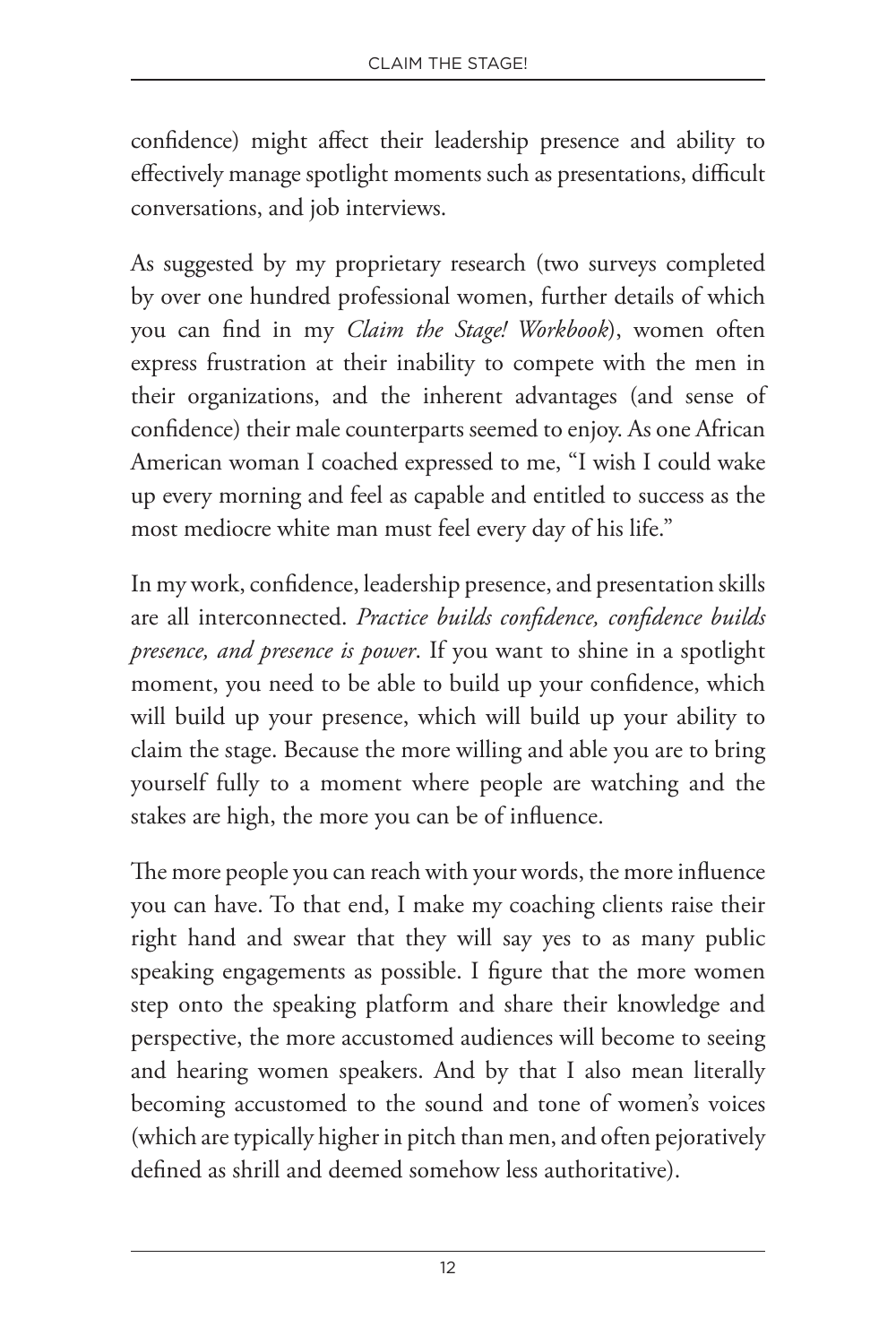As past United States presidential candidate, first lady, and Secretary of State Hillary Clinton wrote in her book *What Happened*, "Other women will run for President, and they will be women, and they will have women's voices. Maybe that will be less unusual by then."<sup>5</sup>

Or as Christopher Moore, associate professor of sociology at Lakeland College, is quoted as saying in an article in *Pacific Standard* by Abigail Lambert titled "Could Hillary Clinton's Voice Cost Her the White House?": "I think the more people we have with feminine voices in positions of leadership, the more sounding like a leader is going to be less gendered."6

#### Silence Is Not Necessarily Golden

Whether you want to step onto larger stages, or share your voice more in meetings or conversations, one thing is certain: Your voice cannot be shared if you choose to silence it. As Anasuya Sengupta, an Indian author and activist penned in her poem, *Silence*, "Too many women in too many countries speak the same language of silence." Silence is not necessarily golden (except when your newborn finally falls asleep, or you've just made an important point in your presentation and want to give your audience a chance to let it sink in, or you want to honor someone by listening well before you respond). Staying silent, hovering in the wings, and watching others shine in the spotlight will not advance your cause, sell your ideas or products, or give you the opportunity to move hearts and souls toward better, more positive outcomes.

Women's voices should indeed be heard. They have been silenced for too long. And women certainly don't need to add to that by silencing themselves.

I will say it again, and again, and again, probably to my dying day: You are worthy of embracing who you are and sharing your unique